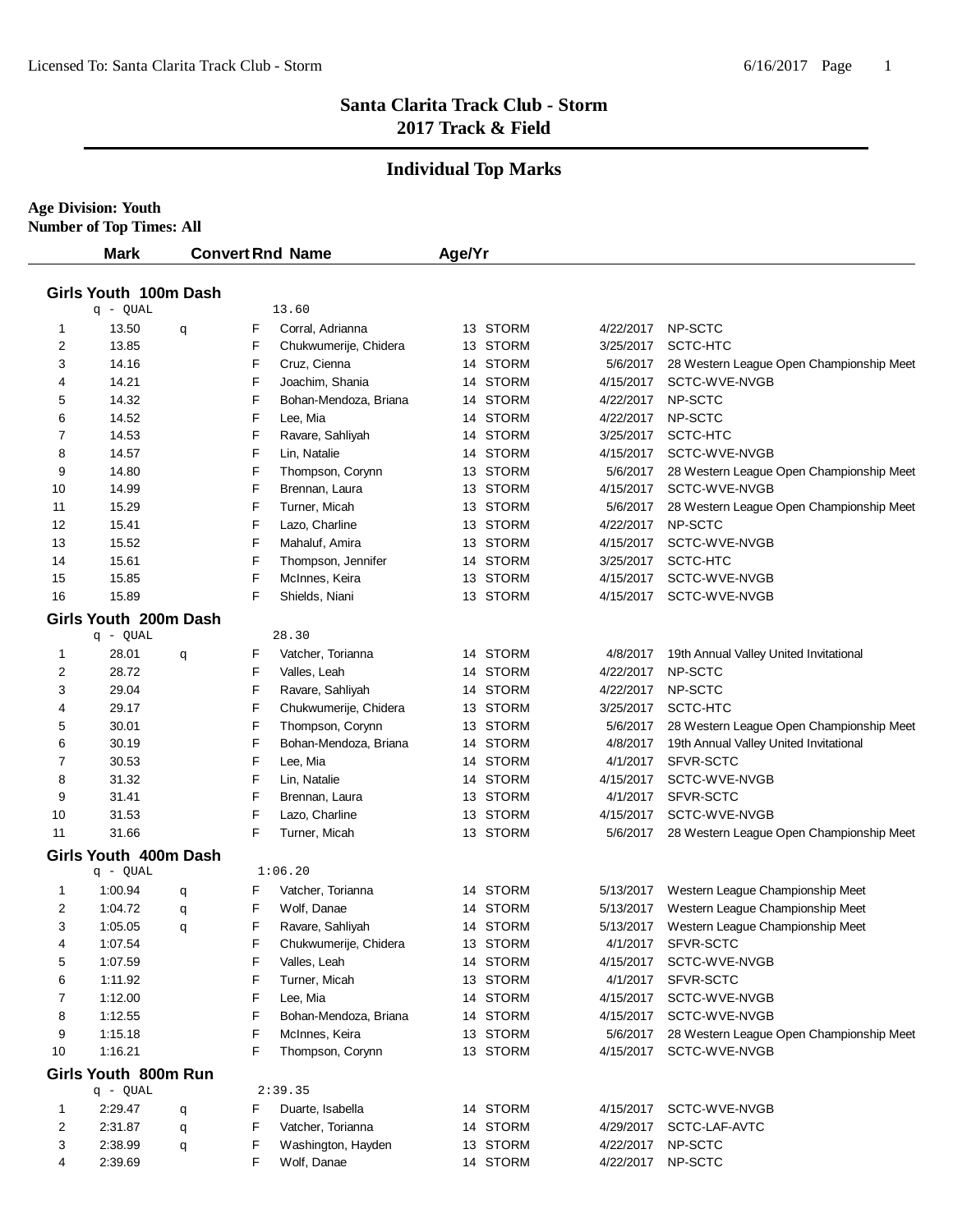# **Individual Top Marks**

| <b>Mark</b>    |                                   |        | <b>Convert Rnd Name</b> |                                          |  | Age/Yr               |                        |                                                         |  |  |  |
|----------------|-----------------------------------|--------|-------------------------|------------------------------------------|--|----------------------|------------------------|---------------------------------------------------------|--|--|--|
| 5              | 2:44.15                           |        | F                       | Stepan, Aleesa                           |  | 14 STORM             | 4/29/2017              | SCTC-LAF-AVTC                                           |  |  |  |
| 6              | 2:46.49                           |        | F                       | Combs, Joselyn                           |  | 14 STORM             | 4/1/2017               | SFVR-SCTC                                               |  |  |  |
| 7              | 2:49.64                           |        | F                       | Valles, Leah                             |  | 14 STORM             | 4/8/2017               | 19th Annual Valley United Invitational                  |  |  |  |
| 8              | 3:53.59                           |        | F                       | Leatherberry, Charlee                    |  | 14 STORM             | 3/25/2017              | SCTC-HTC                                                |  |  |  |
|                |                                   |        |                         |                                          |  |                      |                        |                                                         |  |  |  |
|                | Girls Youth 1500m Run<br>q - QUAL |        |                         | 5:33.50                                  |  |                      |                        |                                                         |  |  |  |
|                |                                   |        |                         |                                          |  |                      |                        |                                                         |  |  |  |
| 1              | 5:07.19<br>5:15.01                | q      | F                       | Duarte, Isabella                         |  | 14 STORM             | 4/15/2017              | SCTC-WVE-NVGB                                           |  |  |  |
| 2              | 5:18.25                           | q      | F<br>F                  | Fredericks, Hannah<br>Washington, Hayden |  | 14 STORM<br>13 STORM | 5/13/2017<br>4/15/2017 | Western League Championship Meet<br>SCTC-WVE-NVGB       |  |  |  |
| 3              | 5:23.84                           | q      | F                       |                                          |  | 14 STORM             | 4/15/2017              | SCTC-WVE-NVGB                                           |  |  |  |
| 4<br>5         | 5:29.68                           | q<br>q | F                       | Stepan, Aleesa<br>Combs, Joselyn         |  | 14 STORM             | 4/1/2017               | SFVR-SCTC                                               |  |  |  |
| 6              | 5:52.70                           |        | F                       | Nakazawa, Joy                            |  | 14 STORM             | 4/15/2017              | SCTC-WVE-NVGB                                           |  |  |  |
| 7              | 6:05.35                           |        | F                       | Cruz, Emily                              |  | 13 STORM             | 4/8/2017               | 19th Annual Valley United Invitational                  |  |  |  |
| 8              | 6:31.25                           |        | F                       | Berns, Reese                             |  | 14 STORM             | 4/15/2017              | SCTC-WVE-NVGB                                           |  |  |  |
| 9              | 6:39.05                           |        | F                       | Kapse, Chloe                             |  | 13 STORM             | 4/15/2017              | SCTC-WVE-NVGB                                           |  |  |  |
| 10             | 6:46.37                           |        | F                       | Ellerbrock, Rheanna                      |  | 13 STORM             | 3/25/2017              | SCTC-HTC                                                |  |  |  |
| 11             | 7:19.32                           |        | F                       | Leatherberry, Charlee                    |  | 14 STORM             | 5/6/2017               | 28 Western League Open Championship Meet                |  |  |  |
|                |                                   |        |                         |                                          |  |                      |                        |                                                         |  |  |  |
|                | Girls Youth 3000m Run             |        |                         |                                          |  |                      |                        |                                                         |  |  |  |
|                | q - QUAL                          |        |                         | 12:59.00                                 |  |                      |                        |                                                         |  |  |  |
| 1              | 11:18.80                          | q      | F                       | Fredericks, Hannah                       |  | 14 STORM             | 4/1/2017               | SFVR-SCTC                                               |  |  |  |
| 2              | 11:28.21                          | q      | F                       | Washington, Hayden                       |  | 13 STORM             | 4/1/2017               | SFVR-SCTC                                               |  |  |  |
| 3              | 12:02.69                          | q      | F                       | Stepan, Aleesa                           |  | 14 STORM<br>14 STORM | 4/8/2017               | 19th Annual Valley United Invitational                  |  |  |  |
| 4              | 12:03.08<br>12:37.16              | q      | F<br>F                  | Combs, Joselyn                           |  | 13 STORM             | 4/8/2017<br>4/15/2017  | 19th Annual Valley United Invitational<br>SCTC-WVE-NVGB |  |  |  |
| 5<br>6         |                                   | q      | F                       | Cruz, Emily                              |  | 13 STORM             |                        | SFVR-SCTC                                               |  |  |  |
| $\overline{7}$ | 14:20.04                          |        | F                       | Kapse, Chloe                             |  | 14 STORM             | 4/1/2017               |                                                         |  |  |  |
| 8              | 14:51.77<br>19:30.86              |        | F                       | Lee, Jamie                               |  | 14 STORM             | 5/6/2017<br>4/1/2017   | 28 Western League Open Championship Meet<br>SFVR-SCTC   |  |  |  |
|                |                                   |        |                         | Leatherberry, Charlee                    |  |                      |                        |                                                         |  |  |  |
|                | Girls Youth 100m Hurdles 30"      |        |                         |                                          |  |                      |                        |                                                         |  |  |  |
|                | q - QUAL                          |        |                         | 19.60 16.                                |  |                      |                        |                                                         |  |  |  |
| 1              | 16.70                             | q      | F                       | Chukwumerije, Chidera                    |  | 13 STORM             | 5/20/2017              | Individual Event Championship Meet                      |  |  |  |
| 2              | 17.54                             | q      | F                       | Lin, Natalie                             |  | 14 STORM             | 5/20/2017              | Individual Event Championship Meet                      |  |  |  |
| 3              | 17.72                             | q      | F                       | Schauble, Kendall                        |  | 13 STORM             | 3/25/2017              | SCTC-HTC                                                |  |  |  |
| 4              | 19.22                             | q      | F<br>F                  | Wolf, Danae                              |  | 14 STORM             | 3/25/2017              | SCTC-HTC<br>SCTC-LAF-AVTC                               |  |  |  |
| 5<br>6         | 20.70<br>25.82                    |        | F                       | Mahaluf, Amira                           |  | 13 STORM<br>13 STORM | 4/29/2017<br>3/25/2017 | SCTC-HTC                                                |  |  |  |
|                |                                   |        |                         | Thompson, Corynn                         |  |                      |                        |                                                         |  |  |  |
|                | Girls Youth High Jump             |        |                         |                                          |  |                      |                        |                                                         |  |  |  |
|                | q - QUAL                          |        |                         | $4 - 04.00$                              |  |                      |                        |                                                         |  |  |  |
| 1              | 4-06.00                           | q      | F                       | Schauble, Kendall                        |  | 13 STORM             |                        | 3/25/2017 SCTC-HTC                                      |  |  |  |
| 2              | 4-04.00                           | q      | F                       | Ravare, Sahliyah                         |  | 14 STORM             | 3/25/2017              | SCTC-HTC                                                |  |  |  |
| 3              | 4-02.00                           |        | F                       | Shields, Niani                           |  | 13 STORM             | 4/29/2017              | SCTC-LAF-AVTC                                           |  |  |  |
| 4              | 4-00.00                           |        | F                       | Lin, Natalie                             |  | 14 STORM             | 5/13/2017              | Western League Championship Meet                        |  |  |  |
| 5              | 3-08.00                           |        | F                       | Thompson, Corynn                         |  | 13 STORM             | 4/22/2017              | NP-SCTC                                                 |  |  |  |
|                | Girls Youth Long Jump             |        |                         |                                          |  |                      |                        |                                                         |  |  |  |
|                | q - QUAL                          |        |                         | $14 - 01.00$                             |  |                      |                        |                                                         |  |  |  |
| 1              | 13-07.25                          |        | F                       | Bohan-Mendoza, Briana                    |  | 14 STORM             | 4/1/2017               | SFVR-SCTC                                               |  |  |  |
| 2              | 13-04.00                          |        | F                       | Lin, Natalie                             |  | 14 STORM             | 4/29/2017              | SCTC-LAF-AVTC                                           |  |  |  |
| 3              | 12-06.75                          |        | F                       | Joachim, Shania                          |  | 14 STORM             | 3/25/2017              | SCTC-HTC                                                |  |  |  |
| 4              | 12-06.00                          |        | F                       | Thompson, Corynn                         |  | 13 STORM             | 5/6/2017               | 28 Western League Open Championship Meet                |  |  |  |
| 5              | 12-02.00                          |        | F                       | Lazo, Charline                           |  | 13 STORM             | 4/22/2017              | NP-SCTC                                                 |  |  |  |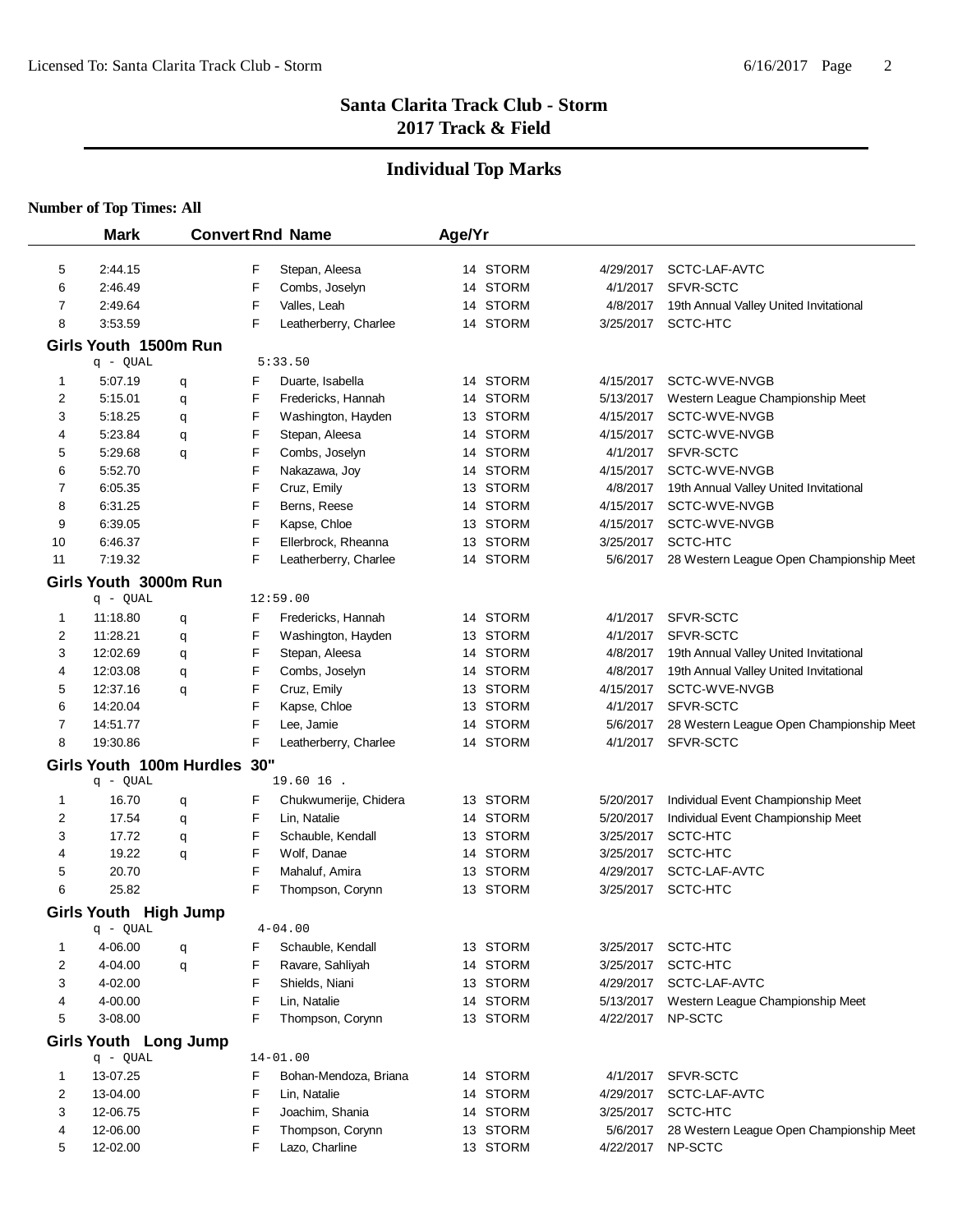# **Individual Top Marks**

|                | <b>Mark</b>                | <b>Convert Rnd Name</b> |        |                                        | Age/Yr |                      |                       |                                          |
|----------------|----------------------------|-------------------------|--------|----------------------------------------|--------|----------------------|-----------------------|------------------------------------------|
| 6              | 11-06.00                   |                         | F      | McInnes, Keira                         |        | 13 STORM             | 5/6/2017              | 28 Western League Open Championship Meet |
| $\overline{7}$ | 11-00.50                   |                         | F      | Shields, Niani                         |        | 13 STORM             | 3/25/2017             | SCTC-HTC                                 |
| 8              | 10-01.75                   |                         | F      | Morris-Norris, Drew                    |        | 13 STORM             | 3/25/2017             | SCTC-HTC                                 |
|                | Girls Youth Shot Put 6 lb. |                         |        |                                        |        |                      |                       |                                          |
|                | q - QUAL                   |                         |        | $25 - 02.00$ 16.                       |        |                      |                       |                                          |
| 1              | 42-09.00                   | q                       | F      | Schauble, Kelsey                       |        | 13 STORM             | 4/29/2017             | SCTC-LAF-AVTC                            |
| 2              | 31-00.50                   | q                       | F      | Shields, Niani                         |        | 13 STORM             | 5/20/2017             | Individual Event Championship Meet       |
| 3              | 29-08.50                   | q                       | F      | Brennan, Laura                         |        | 13 STORM             | 5/20/2017             | Individual Event Championship Meet       |
| 4              | 28-07.50                   | q                       | F      | Lee, Mia                               |        | 14 STORM             | 4/29/2017             | SCTC-LAF-AVTC                            |
| 5              | 23-06.00                   |                         | F      | Lin, Natalie                           |        | 14 STORM             | 4/8/2017              | 19th Annual Valley United Invitational   |
|                | Boys Youth 100m Dash       |                         |        |                                        |        |                      |                       |                                          |
|                | q - QUAL                   |                         |        | 12.50                                  |        |                      |                       |                                          |
| 1              | 11.43                      | q                       | F      | Davis, Jalen                           |        | 14 STORM             | 4/22/2017             | NP-SCTC                                  |
| 2              | 11.73                      | q                       | F      | Bacon, Kory                            |        | 14 STORM             | 4/15/2017             | SCTC-WVE-NVGB                            |
| 3              | 12.15                      | q                       | F      | Ogbu, Dante                            |        | 13 STORM             | 4/15/2017             | SCTC-WVE-NVGB                            |
| 4              | 12.35                      | q                       | F      | Pulido, Angelo                         |        | 13 STORM             | 3/25/2017             | SCTC-HTC                                 |
| 5              | 12.48                      | q                       | F      | Albin, Shane                           |        | 14 STORM             | 5/6/2017              | 28 Western League Open Championship Meet |
| 6              | 12.63                      |                         | F      | Henderson, Brayzon                     |        | 14 STORM             | 5/6/2017              | 28 Western League Open Championship Meet |
| 7              | 12.67                      |                         | F      | Reyes, Sergio                          |        | 14 STORM             | 3/25/2017             | SCTC-HTC                                 |
| 8              | 12.88                      |                         | F      | Thompson, Quentin                      |        | 14 STORM             | 4/15/2017             | SCTC-WVE-NVGB                            |
| 9              | 13.26                      |                         | F      | Albin, Mitchell                        |        | 14 STORM             | 5/6/2017              | 28 Western League Open Championship Meet |
| 10             | 13.30                      |                         | F      | Chukwumerije, Nkemka                   |        | 14 STORM             | 4/15/2017             | SCTC-WVE-NVGB                            |
| 11             | 13.32                      |                         | F      | Prysock, Ephsians                      |        | 14 STORM             | 4/15/2017             | SCTC-WVE-NVGB                            |
| 12             | 13.37                      |                         | F      | Burns, Tyler                           |        | 13 STORM             | 5/6/2017              | 28 Western League Open Championship Meet |
| $13*$          | 13.55                      |                         | F      | Davis, Tucker                          |        | 14 STORM             | 4/15/2017             | SCTC-WVE-NVGB                            |
| $13*$          | 13.55                      |                         | F      | Guidry, Dallas                         |        | 13 STORM             | 4/15/2017             | SCTC-WVE-NVGB                            |
| 15             | 13.62                      |                         | F      | Hall Jr, Don-Ray                       |        | 13 STORM             | 4/15/2017             | SCTC-WVE-NVGB                            |
| 16             | 13.64                      |                         | F      | Bisenieks, Brent                       |        | 13 STORM             | 4/15/2017             | SCTC-WVE-NVGB                            |
| 17             | 13.67                      |                         | F      | Descamps, Ethan                        |        | 13 STORM             | 4/22/2017             | NP-SCTC                                  |
| 18             | 13.92                      |                         | F      | Nathan, Jackson                        |        | 14 STORM             | 3/25/2017             | SCTC-HTC                                 |
| 19             | 14.07                      |                         | F      | Jo, Miles                              |        | 13 STORM             | 4/15/2017             | SCTC-WVE-NVGB                            |
| 20             | 14.53                      |                         | F      | Aguilar, Tyler                         |        | 13 STORM             | 4/15/2017             | SCTC-WVE-NVGB                            |
| $21*$          | 14.61                      |                         | F      | Timiri, Pranav                         |        | 14 STORM             | 4/29/2017             | SCTC-LAF-AVTC                            |
| $21*$          | 14.61                      |                         | F      | Hunt, Ryan                             |        | 13 STORM             | 3/25/2017             | SCTC-HTC                                 |
| 23             | 14.65                      |                         | F      | Ramos, Zander                          |        | 14 STORM             | 5/6/2017              | 28 Western League Open Championship Meet |
| 24             | 14.71                      |                         | F      | Obrien, Ethan                          |        | 13 STORM             | 4/22/2017             | NP-SCTC                                  |
| 25             | 15.49                      |                         | F      | Mangarin, Jordan                       |        | 14 STORM             |                       | 3/25/2017 SCTC-HTC                       |
| 26             | 17.47                      |                         | F      | Marquez, Richard                       |        | 13 STORM             |                       | 4/15/2017 SCTC-WVE-NVGB                  |
|                | Boys Youth 200m Dash       |                         |        |                                        |        |                      |                       |                                          |
|                | q - QUAL                   |                         |        | 25.85                                  |        |                      |                       |                                          |
| 1              | 23.31                      | q                       | F      | Davis, Jalen                           |        | 14 STORM             | 4/22/2017             | NP-SCTC                                  |
| 2              | 24.42                      | q                       | F      | Bacon, Kory                            |        | 14 STORM             | 4/8/2017              | 19th Annual Valley United Invitational   |
| 3              | 24.84                      | q                       | F      | Pulido, Angelo                         |        | 13 STORM             | 4/22/2017             | NP-SCTC                                  |
| 4              | 24.97                      | q                       | F      | Ogbu, Dante                            |        | 13 STORM             | 4/8/2017              | 19th Annual Valley United Invitational   |
| 5              | 25.58                      | q                       | F      | Reyes, Sergio                          |        | 14 STORM             | 4/1/2017              | SFVR-SCTC                                |
| 6              | 25.86                      |                         | F      | Henderson, Brayzon                     |        | 14 STORM             | 5/6/2017              | 28 Western League Open Championship Meet |
| 7              | 25.90                      |                         | F      | Albin, Shane                           |        | 14 STORM             | 5/6/2017              | 28 Western League Open Championship Meet |
| 8              | 26.03                      |                         | F<br>F | Rodin, Liam                            |        | 14 STORM             | 4/29/2017<br>4/1/2017 | SCTC-LAF-AVTC<br>SFVR-SCTC               |
| 9<br>10        | 26.06<br>26.49             |                         | F      | Reading, Mitchell<br>Thompson, Quentin |        | 14 STORM<br>14 STORM | 3/25/2017             | SCTC-HTC                                 |
|                |                            |                         |        |                                        |        |                      |                       |                                          |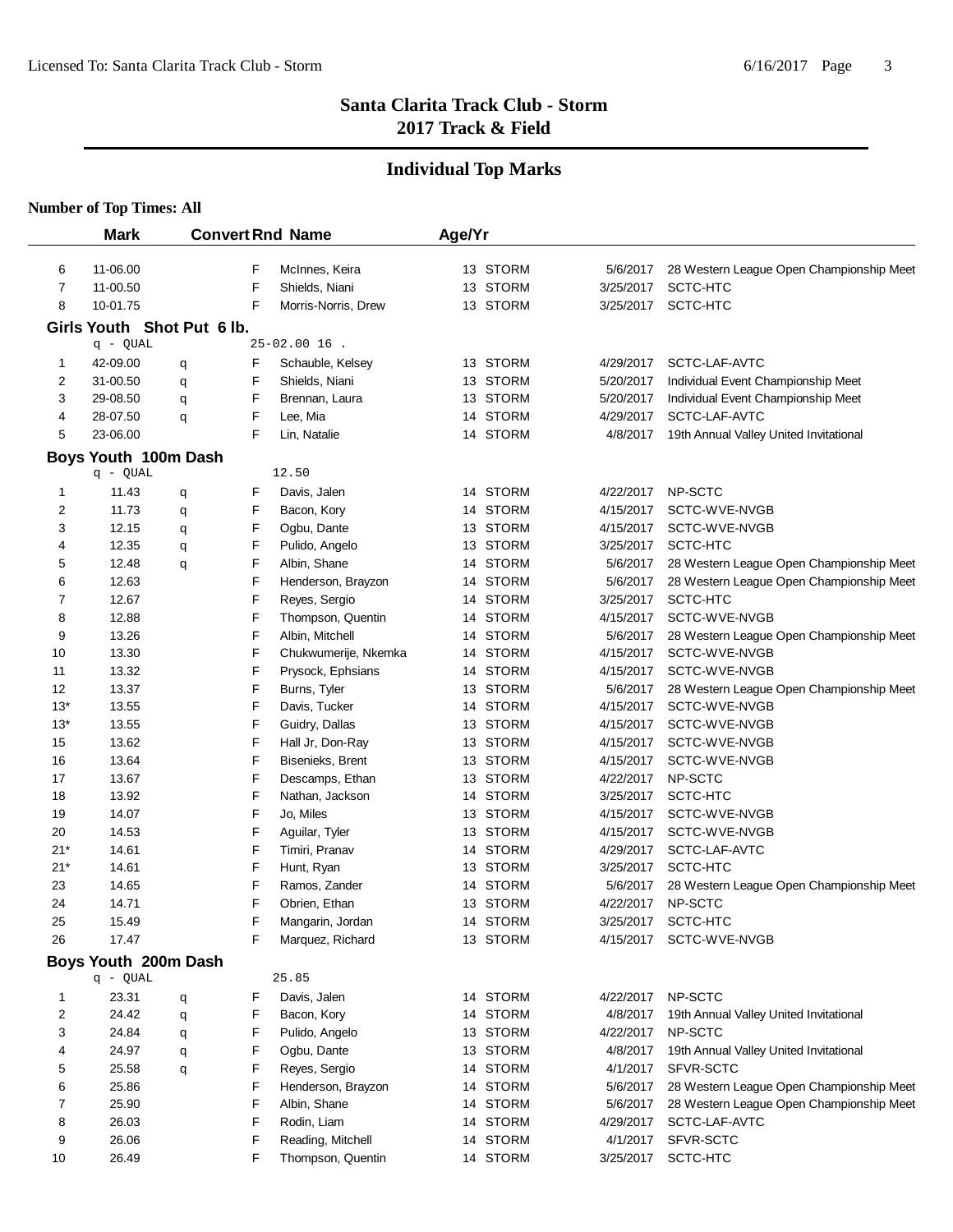#### **Individual Top Marks**

| <b>Number of Top Times: All</b> |  |  |  |  |
|---------------------------------|--|--|--|--|
|---------------------------------|--|--|--|--|

|    | <b>Mark</b>          |   |   | <b>Convert Rnd Name</b> | Age/Yr |          |           |                                        |
|----|----------------------|---|---|-------------------------|--------|----------|-----------|----------------------------------------|
|    |                      |   |   |                         |        |          |           |                                        |
| 11 | 26.91                |   | F | Guidry, Dallas          |        | 13 STORM | 4/1/2017  | SFVR-SCTC                              |
| 12 | 27.32                |   | F | Prysock, Ephsians       |        | 14 STORM | 4/1/2017  | SFVR-SCTC                              |
| 13 | 27.47                |   | F | Hall Jr, Don-Ray        |        | 13 STORM | 4/15/2017 | SCTC-WVE-NVGB                          |
| 14 | 27.58                |   | F | Burns, Tyler            |        | 13 STORM | 4/15/2017 | SCTC-WVE-NVGB                          |
| 15 | 27.93                |   | F | Descamps, Ethan         |        | 13 STORM | 4/15/2017 | SCTC-WVE-NVGB                          |
| 16 | 29.23                |   | F | Timiri, Pranav          |        | 14 STORM | 4/1/2017  | SFVR-SCTC                              |
| 17 | 29.25                |   | F | Bisenieks, Brent        |        | 13 STORM | 4/1/2017  | SFVR-SCTC                              |
| 18 | 29.57                |   | F | Nathan, Jackson         |        | 14 STORM | 3/25/2017 | SCTC-HTC                               |
| 19 | 29.89                |   | F | Ramos, Zander           |        | 14 STORM | 4/22/2017 | NP-SCTC                                |
| 20 | 30.60                |   | F | Fenelon, Andres         |        | 13 STORM | 4/22/2017 | NP-SCTC                                |
| 21 | 30.68                |   | F | Ezzat, Andre            |        | 13 STORM | 3/25/2017 | SCTC-HTC                               |
| 22 | 30.81                |   | F | Obrien, Ethan           |        | 13 STORM | 4/1/2017  | SFVR-SCTC                              |
| 23 | 34.60                |   | F | Hair, William           |        | 13 STORM | 4/1/2017  | SFVR-SCTC                              |
| 24 | 36.40                |   | F | Marquez, Richard        |        | 13 STORM | 4/15/2017 | SCTC-WVE-NVGB                          |
| 25 | 38.38                |   | F | O'Sullivan, Kyle        |        | 13 STORM | 3/25/2017 | SCTC-HTC                               |
|    | Boys Youth 400m Dash |   |   |                         |        |          |           |                                        |
|    | q - QUAL             |   |   | 58.80                   |        |          |           |                                        |
| 1  | 53.02                | q | F | Turner, Zach            |        | 14 STORM | 5/13/2017 | Western League Championship Meet       |
| 2  | 54.21                | q | F | Cruz Jr, Brandon        |        | 14 STORM | 5/20/2017 | Individual Event Championship Meet     |
| 3  | 54.95                | q | F | Pulido, Angelo          |        | 13 STORM | 5/13/2017 | Western League Championship Meet       |
| 4  | 55.41                | q | F | Davis, Jalen            |        | 14 STORM | 4/15/2017 | SCTC-WVE-NVGB                          |
| 5  | 56.26                | q | F | Bacon, Kory             |        | 14 STORM | 4/8/2017  | 19th Annual Valley United Invitational |
| 6  | 57.88                | q | F | Reading, Mitchell       |        | 14 STORM | 5/13/2017 | Western League Championship Meet       |
| 7  | 1:02.77              |   | F | Davis, Tucker           |        | 14 STORM | 3/25/2017 | SCTC-HTC                               |
| 8  | 1:04.06              |   | F | Burns, Tyler            |        | 13 STORM | 4/29/2017 | SCTC-LAF-AVTC                          |
| 9  | 1:04.10              |   | F | Descamps, Ethan         |        | 13 STORM | 4/15/2017 | SCTC-WVE-NVGB                          |
| 10 | 1:06.53              |   | F | Nathan, Jackson         |        | 14 STORM | 4/1/2017  | SFVR-SCTC                              |
| 11 | 1:06.94              |   | F | Jo, Miles               |        | 13 STORM | 4/15/2017 | SCTC-WVE-NVGB                          |
| 12 | 1:07.19              |   | F | Ezzat, Andre            |        | 13 STORM | 4/15/2017 | SCTC-WVE-NVGB                          |
| 13 | 1:07.43              |   | F | Fenelon, Andres         |        | 13 STORM | 4/29/2017 | SCTC-LAF-AVTC                          |
| 14 | 1:08.40              |   | F | Ramos, Zander           |        | 14 STORM | 3/25/2017 | SCTC-HTC                               |
| 15 | 1:10.17              |   | F | Hunt, Ryan              |        | 13 STORM | 3/25/2017 | SCTC-HTC                               |
| 16 | 1:10.74              |   | F | Timiri, Pranav          |        | 14 STORM | 4/8/2017  | 19th Annual Valley United Invitational |
| 17 | 1:22.74              |   | F | Marquez, Richard        |        | 13 STORM | 4/29/2017 | SCTC-LAF-AVTC                          |
|    | Boys Youth 800m Run  |   |   |                         |        |          |           |                                        |
|    | q - QUAL             |   |   | 2:25.70                 |        |          |           |                                        |
| 1  | 2:14.24              | q | F | Turner, Zach            |        | 14 STORM | 4/22/2017 | NP-SCTC                                |
| 2  | 2:18.28              | q | F | Serrano, Nicholas       |        | 14 STORM | 5/13/2017 | Western League Championship Meet       |
| 3  | 2:19.63              | q | F | Pida, Bart              |        | 14 STORM | 4/29/2017 | SCTC-LAF-AVTC                          |
| 4  | 2:22.74              | q | F | Cruz Jr, Brandon        |        | 14 STORM | 4/15/2017 | SCTC-WVE-NVGB                          |
| 5  | 2:27.18              |   | F | Davis, Jalen            |        | 14 STORM | 3/25/2017 | SCTC-HTC                               |
| 6  | 2:27.74              |   | F | Bacon, Kory             |        | 14 STORM | 3/25/2017 | SCTC-HTC                               |
| 7  | 2:27.83              |   | F | Martinez, Hector        |        | 13 STORM | 3/25/2017 | SCTC-HTC                               |
| 8  | 2:36.17              |   | F | Branda, Nathan          |        | 13 STORM | 4/29/2017 | SCTC-LAF-AVTC                          |
| 9  | 3:11.05              |   | F | Gomez, Jimmy            |        | 13 STORM | 4/8/2017  | 19th Annual Valley United Invitational |
| 10 | 3:22.11              |   | F | O'Sullivan, Kyle        |        | 13 STORM | 4/15/2017 | SCTC-WVE-NVGB                          |
| 11 | 3:40.86              |   | F | Marquez, Richard        |        | 13 STORM | 3/25/2017 | SCTC-HTC                               |
|    | Boys Youth 1500m Run |   |   |                         |        |          |           |                                        |
|    | q - QUAL             |   |   | 4:43.20                 |        |          |           |                                        |
| 1  | 4:38.31              | q | F | Serrano, Nicholas       |        | 14 STORM | 4/22/2017 | NP-SCTC                                |
|    |                      |   |   |                         |        |          |           |                                        |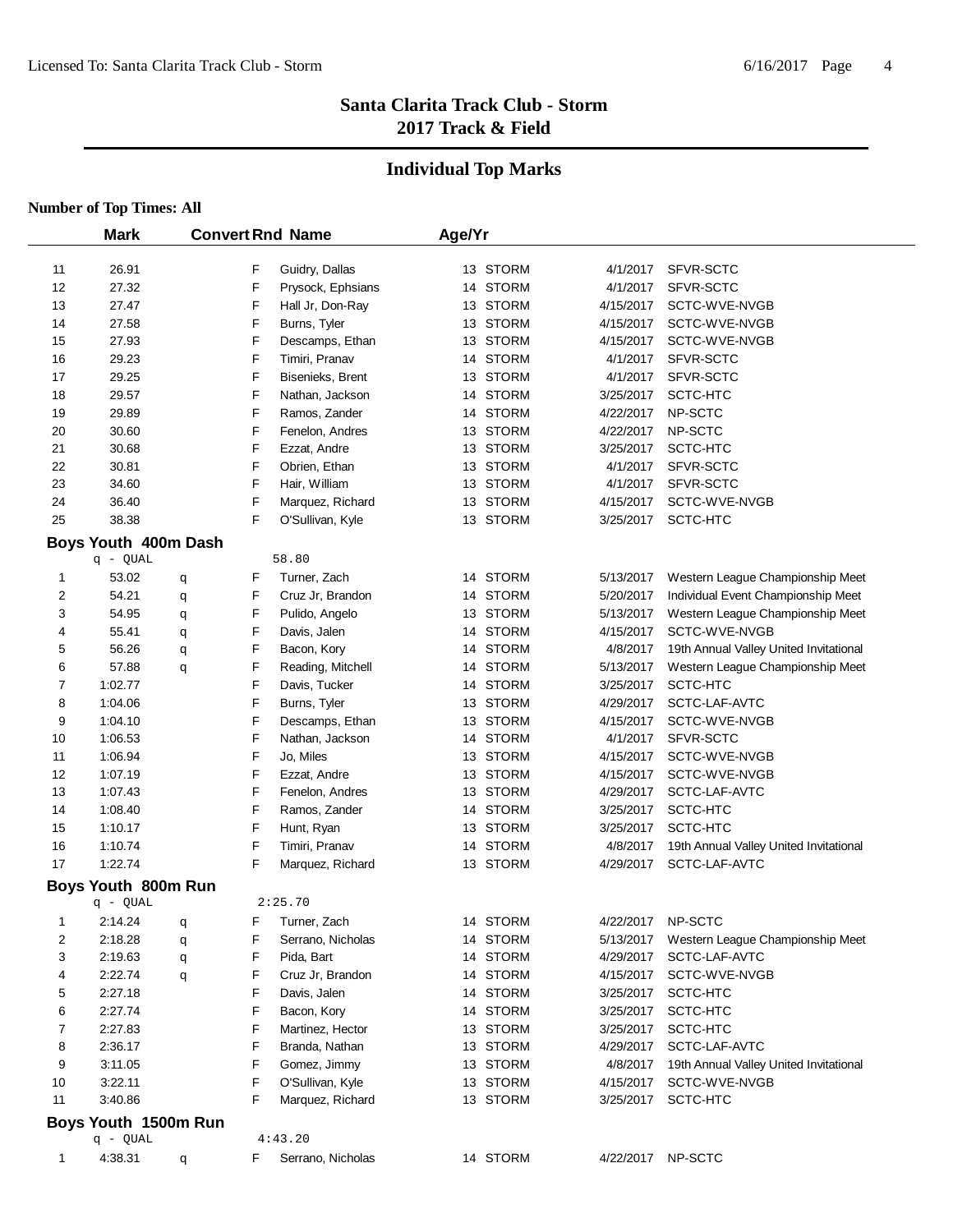# **Individual Top Marks**

|                | <b>Mark</b>                             |   |   | <b>Convert Rnd Name</b> | Age/Yr |          |           |                                          |
|----------------|-----------------------------------------|---|---|-------------------------|--------|----------|-----------|------------------------------------------|
| 2              | 4:41.58                                 |   | F | Martinez, Hector        |        | 13 STORM | 4/8/2017  | 19th Annual Valley United Invitational   |
| 3              | 4:47.25                                 | q | F | Pida, Bart              |        | 14 STORM | 5/13/2017 | Western League Championship Meet         |
| 4              | 5:02.19                                 |   | F | Smelser, Cole           |        | 14 STORM | 5/20/2017 | Individual Event Championship Meet       |
| 5              | 5:16.13                                 |   | F | Branda, Nathan          |        | 13 STORM | 4/15/2017 | SCTC-WVE-NVGB                            |
| 6              | 5:20.49                                 |   | F | Duarte, Isaiah          |        | 15 STORM | 4/8/2017  | 19th Annual Valley United Invitational   |
| 7              | 5:21.50                                 |   | F | Fenelon, Andres         |        | 13 STORM | 4/15/2017 | SCTC-WVE-NVGB                            |
| 8              | 5:38.21                                 |   | F | Dezell, Brendan         |        | 13 STORM | 4/29/2017 | SCTC-LAF-AVTC                            |
| 9              | 5:38.22                                 |   | F | Xie, Joshua             |        | 14 STORM | 3/25/2017 | SCTC-HTC                                 |
| 10             | 5:39.20                                 |   | F | Garrett, Connor         |        | 14 STORM | 4/1/2017  | SFVR-SCTC                                |
| 11             | 6:05.14                                 |   | F | Ticas, Mason            |        | 13 STORM | 5/6/2017  | 28 Western League Open Championship Meet |
| 12             | 6:20.65                                 |   | F | Anderson, Joseph        |        | 13 STORM | 3/25/2017 | SCTC-HTC                                 |
| 13             | 6:25.83                                 |   | F | Gomez, Jimmy            |        | 13 STORM | 4/22/2017 | NP-SCTC                                  |
| 14             | 6:43.32                                 |   | F | Pisano, Anthony         |        | 13 STORM | 4/15/2017 | SCTC-WVE-NVGB                            |
| 15             | 7:15.57                                 |   | F | Marquez, Richard        |        | 13 STORM | 3/25/2017 | SCTC-HTC                                 |
|                |                                         |   |   |                         |        |          |           |                                          |
|                | Boys Youth 3000m Run<br>q - QUAL        |   |   | 11:01.00                |        |          |           |                                          |
| 1              | 9:50.63                                 | q | F | Martinez, Hector        |        | 13 STORM | 4/1/2017  | SFVR-SCTC                                |
| 2              | 10:11.60                                | q | F | Serrano, Nicholas       |        | 14 STORM | 4/8/2017  | 19th Annual Valley United Invitational   |
| 3              | 10:30.92                                | q | F | Smelser, Cole           |        | 14 STORM | 5/20/2017 | Individual Event Championship Meet       |
| 4              | 10:36.73                                | q | F | Pida, Bart              |        | 14 STORM | 4/8/2017  | 19th Annual Valley United Invitational   |
| 5              | 11:31.48                                |   | F | Branda, Nathan          |        | 13 STORM | 5/13/2017 | Western League Championship Meet         |
| 6              | 11:46.46                                |   | F | Dezell, Brendan         |        | 13 STORM | 3/25/2017 | SCTC-HTC                                 |
| 7              | 13:36.49                                |   | F | Field, Jack             |        | 14 STORM | 4/22/2017 | NP-SCTC                                  |
| 8              | 13:48.03                                |   | F | Anderson, Joseph        |        | 13 STORM | 4/8/2017  | 19th Annual Valley United Invitational   |
| 9              | 16:04.33                                |   | F | Marquez, Richard        |        | 13 STORM | 4/22/2017 | NP-SCTC                                  |
|                | Boys Youth 100m Hurdles 33"             |   |   |                         |        |          |           |                                          |
|                | q - QUAL                                |   |   | 18.40 16 .              |        |          |           |                                          |
| 1              | 18.38                                   | q | F | Prysock, Ephsians       |        | 14 STORM | 5/13/2017 | Western League Championship Meet         |
| 2              | 19.49                                   |   | F | Burns, Tyler            |        | 13 STORM | 5/6/2017  | 28 Western League Open Championship Meet |
| 3              | 22.26                                   |   | F | Nathan, Jackson         |        | 14 STORM | 3/25/2017 | SCTC-HTC                                 |
|                |                                         |   |   |                         |        |          |           |                                          |
|                | <b>Boys Youth High Jump</b><br>q - QUAL |   |   | $5 - 00.00$             |        |          |           |                                          |
| 1              | 5-02.00                                 | q | F | Thompson, Quentin       |        | 14 STORM | 5/20/2017 | Individual Event Championship Meet       |
| 2              | 4-10.00                                 |   | F | Reading, Mitchell       |        | 14 STORM | 4/1/2017  | SFVR-SCTC                                |
| 3              | 4-08.00                                 |   | F | Davis, Tucker           |        | 14 STORM | 3/25/2017 | SCTC-HTC                                 |
| 4              | 4-04.00                                 |   | F | Henderson, Brayzon      |        | 14 STORM | 3/25/2017 | SCTC-HTC                                 |
| 5              | 4-02.00                                 |   | F | Phillips, Dane          |        | 13 STORM |           | 4/15/2017 SCTC-WVE-NVGB                  |
|                | Boys Youth Long Jump                    |   |   |                         |        |          |           |                                          |
|                | $q - QUAL$                              |   |   | $15 - 11.00$            |        |          |           |                                          |
| 1              | 18-03.75                                | q | F | Thompson, Quentin       |        | 14 STORM | 5/20/2017 | Individual Event Championship Meet       |
| 2              | 17-02.75                                | q | F | Chukwumerije, Nkemka    |        | 14 STORM | 5/20/2017 | Individual Event Championship Meet       |
| 3              | 16-01.00                                | q | F | Prysock, Ephsians       |        | 14 STORM | 4/1/2017  | SFVR-SCTC                                |
| 4              | 15-03.75                                |   | F | Descamps, Ethan         |        | 13 STORM | 5/20/2017 | Individual Event Championship Meet       |
| 5              | 13-07.00                                |   | F | Guidry, Dallas          |        | 13 STORM | 4/15/2017 | SCTC-WVE-NVGB                            |
| 6              | 13-04.00                                |   | F | Phillips, Dane          |        | 13 STORM | 4/1/2017  | SFVR-SCTC                                |
| $\overline{7}$ | 13-02.00                                |   | F | Aguilar, Tyler          |        | 13 STORM | 4/1/2017  | SFVR-SCTC                                |
| 8              | 12-11.00                                |   | F | Obrien, Ethan           |        | 13 STORM | 4/22/2017 | NP-SCTC                                  |
| 9              | 12-01.00                                |   | F | Hunt, Ryan              |        | 13 STORM | 3/25/2017 | SCTC-HTC                                 |
| 10             | 11-03.75                                |   | F | Mangarin, Jordan        |        | 14 STORM | 4/29/2017 | SCTC-LAF-AVTC                            |